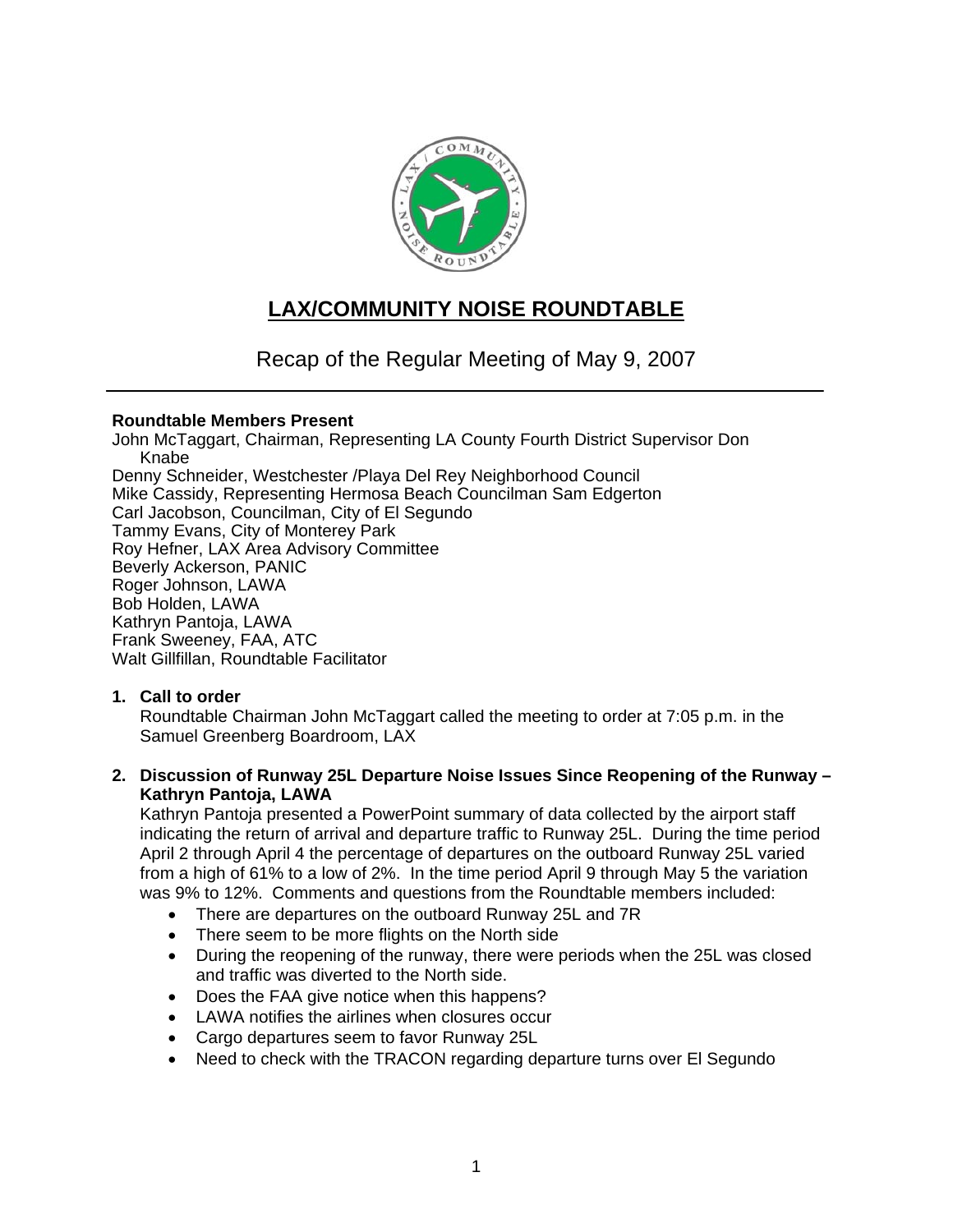On a related subject, Qantas Airlines has a history of eastern departures during Over Ocean Operations. It is now asking lease additional land to expand its cargo operations. LAWA is insisting on a commitment to compliance with Over Ocean Operations as a condition to any lease increases. Qantas is objecting. The Roundtable moved to direct a letter of support to the staff's position be sent to the Mayor of Los Angeles.

# **3. Review/Discussion of the Roundtable's Work Program – Walt Gillfillan**

Mr. Gillfillan noted that the current Work Program was originally adopted in March 2001 and last revised in July 2004. A status report was prepared for the May 9<sup>th</sup> meeting. It indicates that a number of tasks have been completed and that there are several overlapping task noted in listing. It was suggested that the Roundtable may wish to update the Work Program and add current concerns to it.

During the discussion that followed, the members offered a number of ideas for an updated Work Program:

- The need for the Roundtable to reestablish its early proactive approach to identifying noise impacts and actively and effectively seeking mitigations.
- Continuing problem with early turns by departing aircraft over the City of El Segundo
- Follow up on letters previously sent to ATA, FAA and ACI.
- Need regular briefings from the FAA on the Airspace Redesign project.
- Follow the development of continuous descent arrival profile implementation, particularly as it offers mitigation to the City of Monterey Park
- Check the transition of the south runway project back to pre-construction patterns and the preferential runway program
- Support for the funding for the Airspace Redesign project
- A briefing from AirBus on the A380 noise characteristics
- Prioritize and schedule the work tasks and prepare a draft for June meeting of the Work Program Subcommittee on June 13.
- Follow the development of the revised master plan with respect to possible changes in aircraft noise impacts
- Check runway utilization using the new ANOM system
- Low frequency noise from departures in the City of Gardena from 11:30 p.m. to 2:00 a.m.
- The FAA/airlines dominate the CAEP process in the ICAO noise efforts.
- Establish a regular interface with the Roundtable counter parts at BOS, SFO, OAK and ORD so as to address issues like the CAEP research associated with the next CAEP findings in 2010

# **4. Roundtable Member Discussion**

The Chair called for a special meeting of the Noise Subcommittee to finalize a draft Program as suggested by the members. The Subcommittee will be composed of all interested members and will meet in the Samuel Greenberg Boardroom, LAX on June 13, 2007.

### **5**. **Comments from the Public**

**None** 

### **6. Adjournment**

The Noise Subcommittee will meet at 7:00 p.m. on Wednesday evening, June 13, 2007 in the Samuel Greenberg Boardroom, LAX to review the revised Work Program.